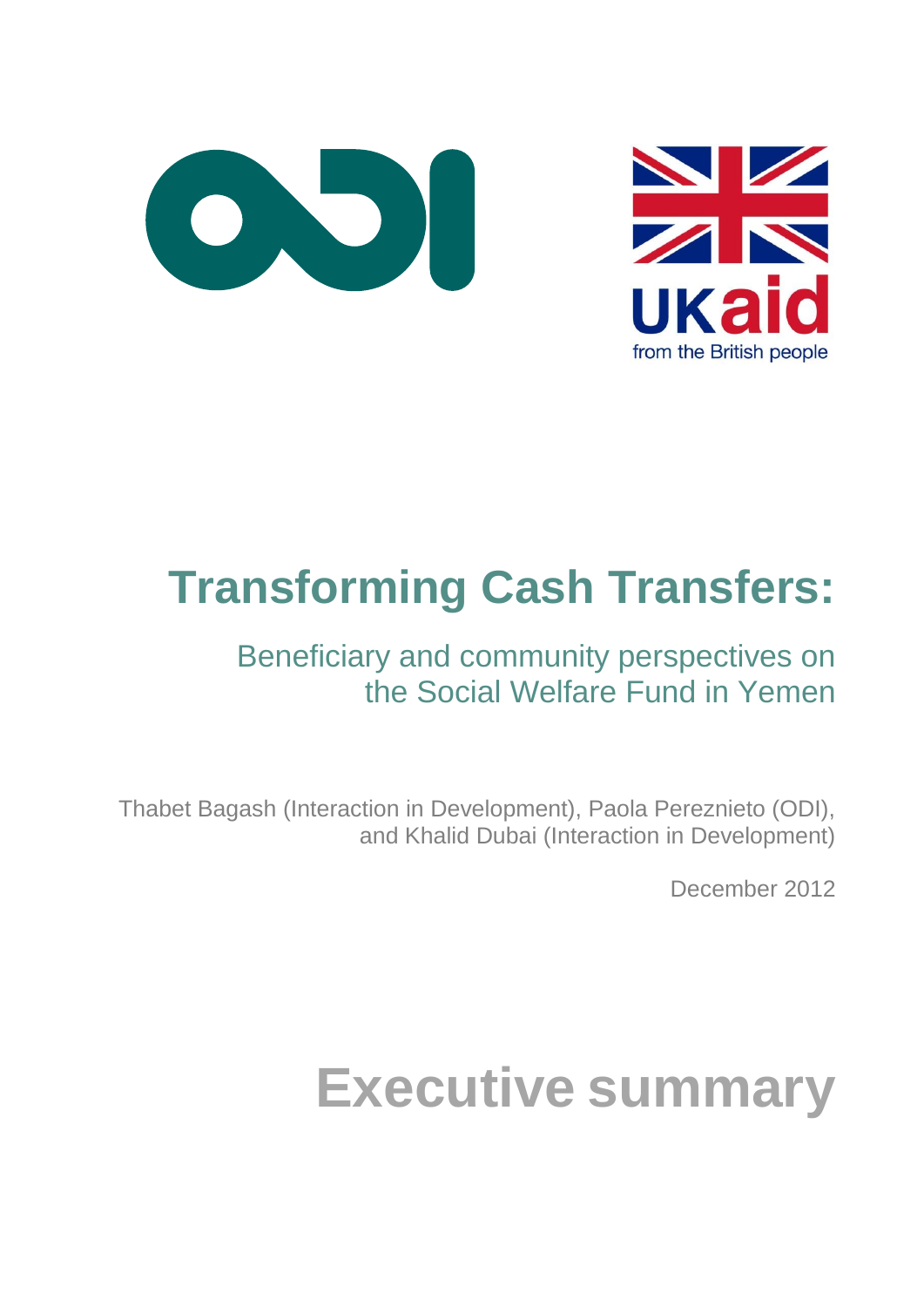#### **1. Study context and methodology**

This report presents the results of a study on beneficiary and community perceptions of the Social Welfare Fund (SWF) cash transfer in Yemen. The study was part of a global research project funded by the UK Department for International Development (DFID), which included similar studies in another four countries with long-running cash transfer (CT) programmes (Kenya, Mozambique, the Occupied Palestinian Territories and Uganda).

In Yemen, the study was conducted in two districts of different governorates: Al-Qahira district in Taiz and Zabid district in Hodeidah, both with primarily urban and peri-urban populations. The study team met with relevant stakeholders at national level (SWF officials and donors) and in the selected districts with a diverse range of beneficiaries and non-beneficiaries, local authorities, youth leaders and civil society actors.

The key objectives of the study included the following:

- Exploring the views, experiences and perceptions of CT programme beneficiaries and other community members (non-beneficiaries) in order to ensure they are better reflected in policy and programming;
- Gathering perceptions and experience from programme implementers;
- Building and synthesising a rich and textured body of data and evidence on key research themes at the individual, household and community levels pertinent to CTs that will complement and inform quantitative survey findings and lead to enhanced understandings of the dynamics of change;
- Providing examples of best practice on how to involve beneficiaries and communities in participatory monitoring and evaluation (M&E) of CT programmes.

In order to fulfil the research objectives, several qualitative and participatory assessment techniques and tools were used, including in-depth and key informant interviews (IDIs and KIIs), focus group discussions (FGDs) with some participatory and visual tools, case studies, structured observation of situations and events and life histories. Prior to the start of the main research component, a short, participatory demand generation consultation (DGC) exercise was held to elicit essential contextual knowledge of key issues and themes to be explored in the research, as identified by SWF beneficiaries.

Data collection was carried out during the period of 5-20 September 2012 by two teams. Each team comprised two females and two males. A country principal investigator led the two data collection teams.

#### **2. Key findings**

The study revealed the following key findings:

- 1 In the initial vulnerability analysis, **catastrophic spending on health** as a result of high levels of morbidity – particularly given the high costs of medicines, tests and operations – was described as the main cause of dramatically increased levels of poverty. It was identified as the most challenging vulnerability facing beneficiaries and non-beneficiaries. Households with severe and immediate medical needs are forced to sell assets or take on debt. Although the Social Welfare Law exempts beneficiaries from payment for social services, including education and health, this is not the case in practice. This situation reflects the fragmented and complex institutional arrangements around providing social protection services.
- 2 There is a **general lack of knowledge about the programme and its operations** among beneficiaries and non-beneficiaries alike. In the absence of access to official information about the programme, people tend to rely primarily on knowledge provided by local figures, community leaders, representatives of local councils, relatives, other beneficiaries or applicants. This poses risks, as it can influence the decision of potential beneficiaries as to whether to register, can create biases and, in some cases, these intermediaries take advantage of the poor and uninformed during the application process.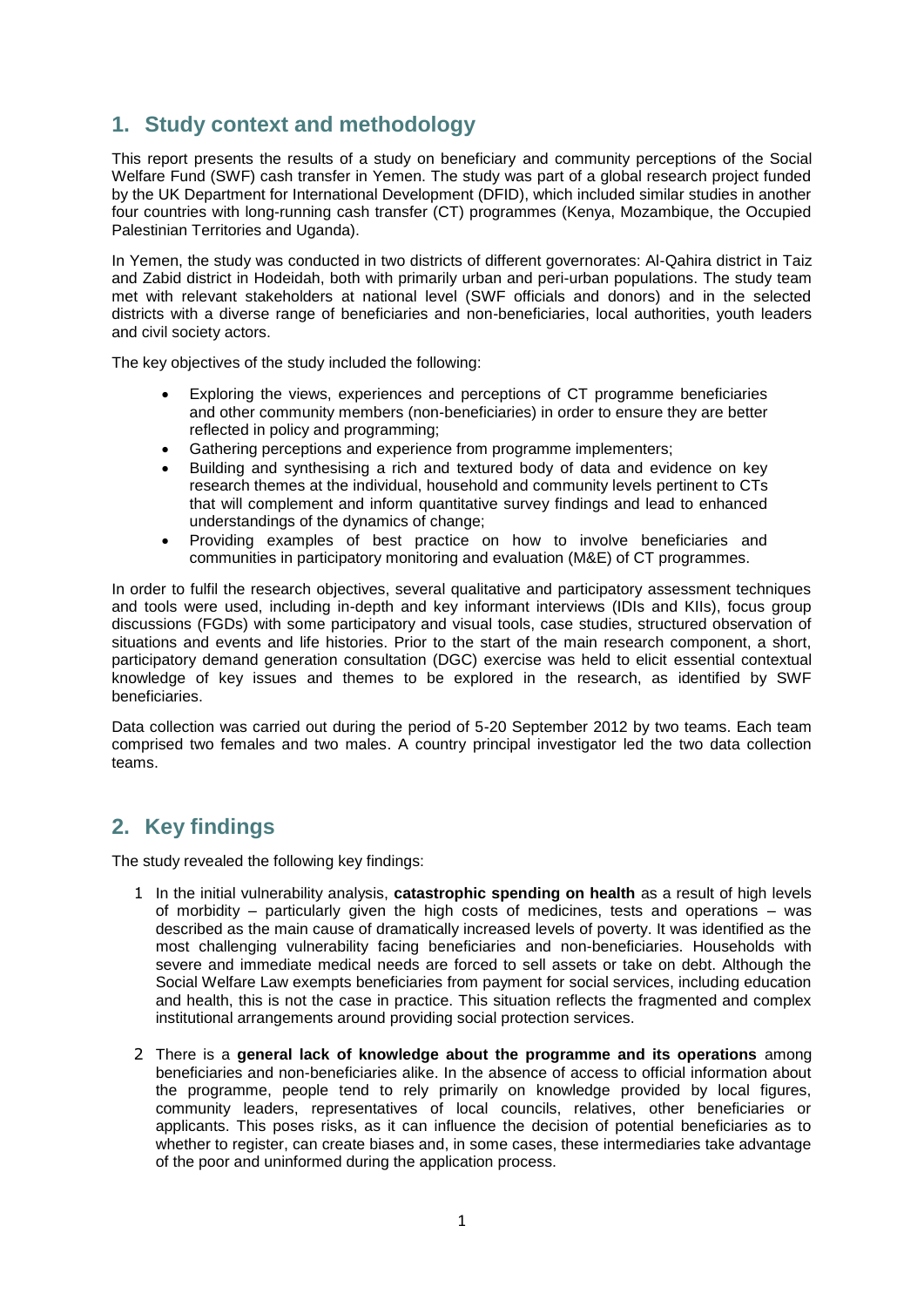- 3 The current **value of cash assistance is low**. A family with six persons receives an amount<sup>1</sup> in local currency equivalent to \$56 per quarter, just enough to buy six pita breads per day, which is inadequate to feed the family, let alone meet other basic needs. Beneficiaries and nonbeneficiaries have complained about the current value of the CTs, but still say it is better than nothing. In terms of the effects of the CT, beneficiaries reported that it had a limited but generally positive impact, which also varied depending on the context and on vulnerability. Households count on cash assistance to pay for essential services (in Hodeidah mainly water and electricity), the money was said to enable extra spending capacity when the transfer coincided with special occasions or times of need (Ramadan) and the beneficiary card is mostly used as a guarantee to borrow money or buy goods. Some widows said that the cash contributed a little to their independence and decreased reliance on men. People from marginalised groups felt cash assistance made them feel they were being recognised as being part of the community.
- 4 There is a growing **demand for scaling up SWF coverage**. This was reiterated by all respondents at all levels, and was evident in the relatively long waiting lists in all the visited sites of people who have long been accepted but have not yet received assistance; many others are still waiting for their applications to be processed. There are also those who are eligible but who have not accessed the SWF for various reasons, as well as a large number of poor individuals and families who do not fit the SWF's categories or its criteria for cash assistance.
- 5 SWF officials and main stakeholders, including donors at national level, recognise that **current coverage is not great enough to make any sizable impact on poverty** on a national scale. The current budgetary allocation is inadequate to reach the estimated 4 million poor households. Current numbers of the poor are thought to be higher than this estimate, as a consequence of the 2011 crisis, yet the pressing priorities resulting from such a context have led national political dialogue to push social protection in general and CTs in particular aside.

#### **3. Recommendations**

In light of the above key findings, the following priority recommendations are proposed by the researchers, based on the perspectives of different respondents involved in this study and the evidence collected.

- 1 Improve **access to knowledge and information about the programme** at different levels, using effective and appropriate communication channels, with a need to develop and implement a communication strategy for the SWF to increase awareness, clarify and dispel misconceptions and advocate for increased resource allocations for social protection in general and CTs in particular. More information is needed about the most appropriate channels to access the relevant population, including those who live in isolated areas or in conditions of marginalisation, women who spend significant time in their house and those who are illiterate. One option could be for district SWF officials to conduct periodic community meetings – for men and women separately – to provide more and relevant information.
- 2 Technical assistance by donors should support the SWF to set up parallel and independent **grievance procedures** and develop some sort of a **beneficiary charter**, which could be one page describing the SWF policy to beneficiaries and the general public.
- 3 The Central Government particularly the Ministry of Finance and the Office of the President and the Prime Minister – should support an increase in **resource allocations for the CT** to support large households, using poverty more systematically as the main eligibility criterion, in order to increase coverage to include currently excluded groups that face severe poverty and even destitution (e.g. marginalised ethnic groups, other economically insecure and disadvantaged groups, young people living in poverty and very low-income families.) Povertybased targeting could be a more transparent way to target the transfer.

**.** 

<sup>&</sup>lt;sup>1</sup> Smaller households get half of this amount.